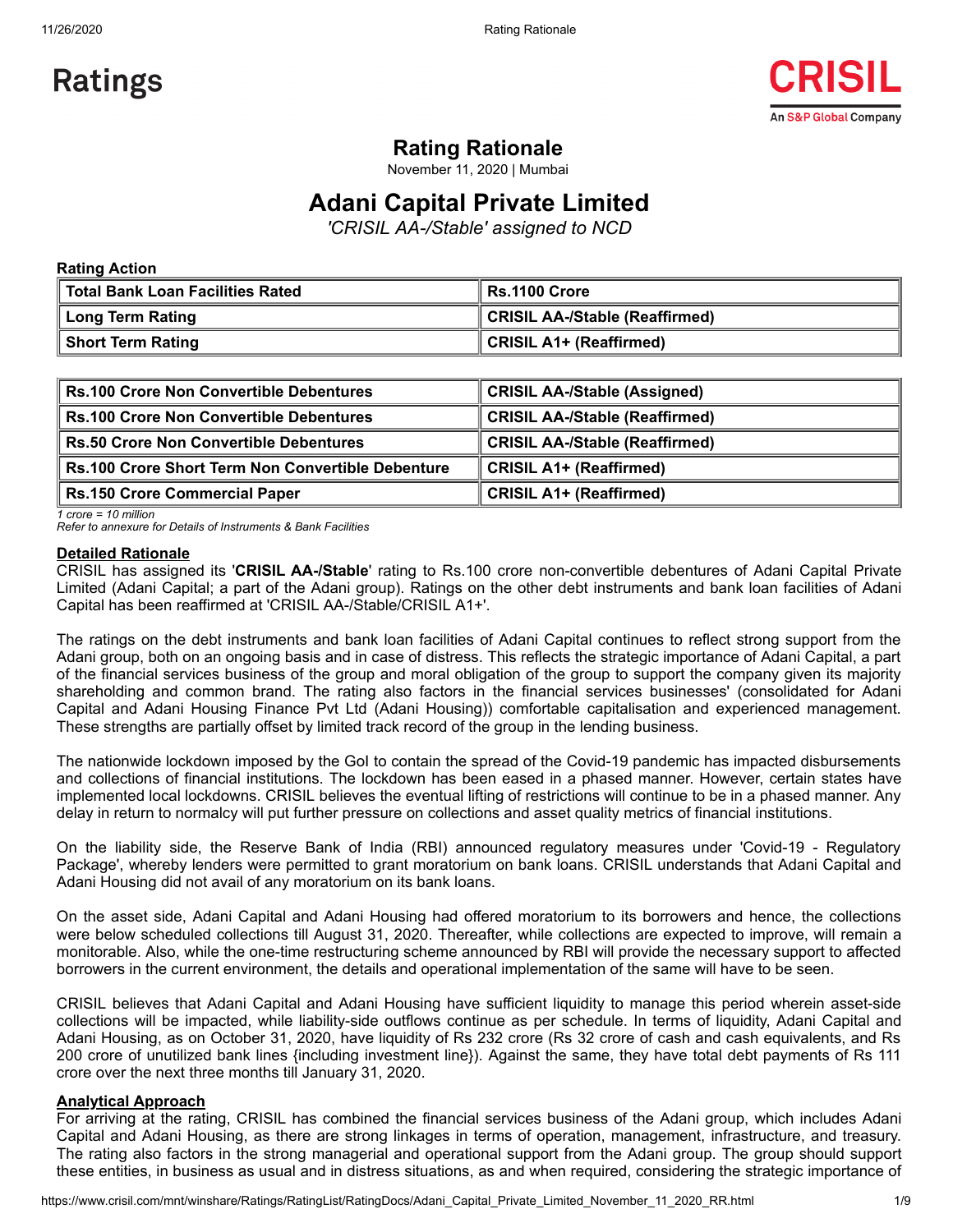the financial services business to the group and high moral obligation owing to majority shareholding and shared brand.

*Please refer Annexure - List of entities consolidated, which captures the list of entities considered and their analytical treatment of consolidation*.

#### **Key Rating Drivers & Detailed Description Strengths**

#### **\* Expectation of strong support from the Adani group**

The financial services businesses are an important avenue for the Adani group, which are engaged in corporate, micro, small, and medium enterprises and mortgage financing. The group, through its step-down subsidiaries, has 90% stake in both Adani Capital and Adani Housing and is expected to maintain this at a minimum 75% at all times. The group is one of the large conglomerates in India and has identified financial services as a key focus growth area for the long term. Moreover, Adani Capital's MSME lending business is expected to also tap into suitable business opportunities in the ecosystem of the Adani group entities.

The financial services businesses will also benefit from the shared brand in raising resources and building relationship with banks, other lenders and investors. A common brand implies a strong moral obligation on the group to support the financial services businesses both, in business as usual and in distress situations, as and when required. Apart from capital support, the financial services businesses also derive managerial and operational benefits from the group.

The Adani group is a diversified conglomerate whose credit risk profile is strengthened by market leadership in the ports, power generation, transmission, and trading segments. It has strong operating efficiencies and execution track record in most of its businesses. The promoter holding companies have strong financial flexibility, driven by the high market value of their holdings in the listed operating companies (around Rs 0.92 lakh crore as on March 31, 2020).

The rating is sensitive to the credit risk profile of the Adani group. Any material increase in the groups consolidated leverage levels or significant enhancement in debt in the promoter holding companies vis-a-vis the market value of their investments in the operating companies will remain key monitorables.

### **\* Adequate access to capitalisation**

Adani Capital has adequate access to capital to scale up its business, with the group having committed equity capital of Rs 600 crore to the combined financial services businesses over the medium term. Of this, Rs 330 crore was drawn down as of March 2020 by Adani Capital. Gearing, at consolidated level for the financial services business, is expected to increase as business scales up but is not likely to exceed 4 times by fiscal 2021. CRISIL expects strong capital support from the Adani group to the lending arms, both for growing business over the medium term and also to cover any asset side risks.

### **\* Experienced management**

The financial services businesses have experienced management teams to run operations and scale up business in both the housing finance and non-housing finance businesses. Long track record and extensive experience of the management team in the financial services space has helped establish the group's track record in the lending business in the three plus years since inception.

### **Weaknesses:**

### **\* Limited track record of operations**

Adani Capital commenced operations in 2017 in the MSME finance and corporate finance segments. Housing finance business commenced operations in 2018 in the housing loan and loan against property (LAP) segments. The Loan book of Adani Capital increased to around Rs 1025 crore as on March 31, 2020 on from Rs 536 crore as on March 31, 2019. However, on account of lockdowns and economic uncertainty, disbursements in Q1FY21 were negligible and loan book declined to Rs 974 crore as on June 30 2020. Loan book of the financial services businesses stands at around Rs 1191 crore as on March 31, 2020 (Rs 1146 crore as on June 30, 2020). The businesses have focused on putting in place sound credit appraisal and risk management processes to support ramp-up in business with minimal credit costs. Ability to grow the loan book and manage asset quality as the portfolio seasons will be key monitorables.

### **Liquidity Strong**

Liquidity for the financial services business is comfortable. Adani Capital and Adani Housing has adequate cash and cash equivalents (Rs 32 crore), and further cushion available through unutilised bank lines (including investment line; Rs 200 crore) as on October 31, 2020. As on October 31, 2020, total debt obligation of the company till January 31, 2020 is 111 crore.

#### **Outlook: Stable**

CRISIL believes Adani Capital, along with Adani Housing, will continue to derive financial, managerial, and operational support from the Adani group and its promoter family, and will maintain comfortable capitalisation.

### **Rating Sensitivity Factors:**

#### **Upward Factor**

- \* Upward revision in CRISIL's credit view on Adani group
- \* Significant scale up in market position of the financial services businesses while maintaining asset quality (gross NPA <1%) and earnings profile on a sustained basis.

https://www.crisil.com/mnt/winshare/Ratings/RatingList/RatingDocs/Adani\_Capital\_Private\_Limited\_November\_11\_2020\_RR.html 209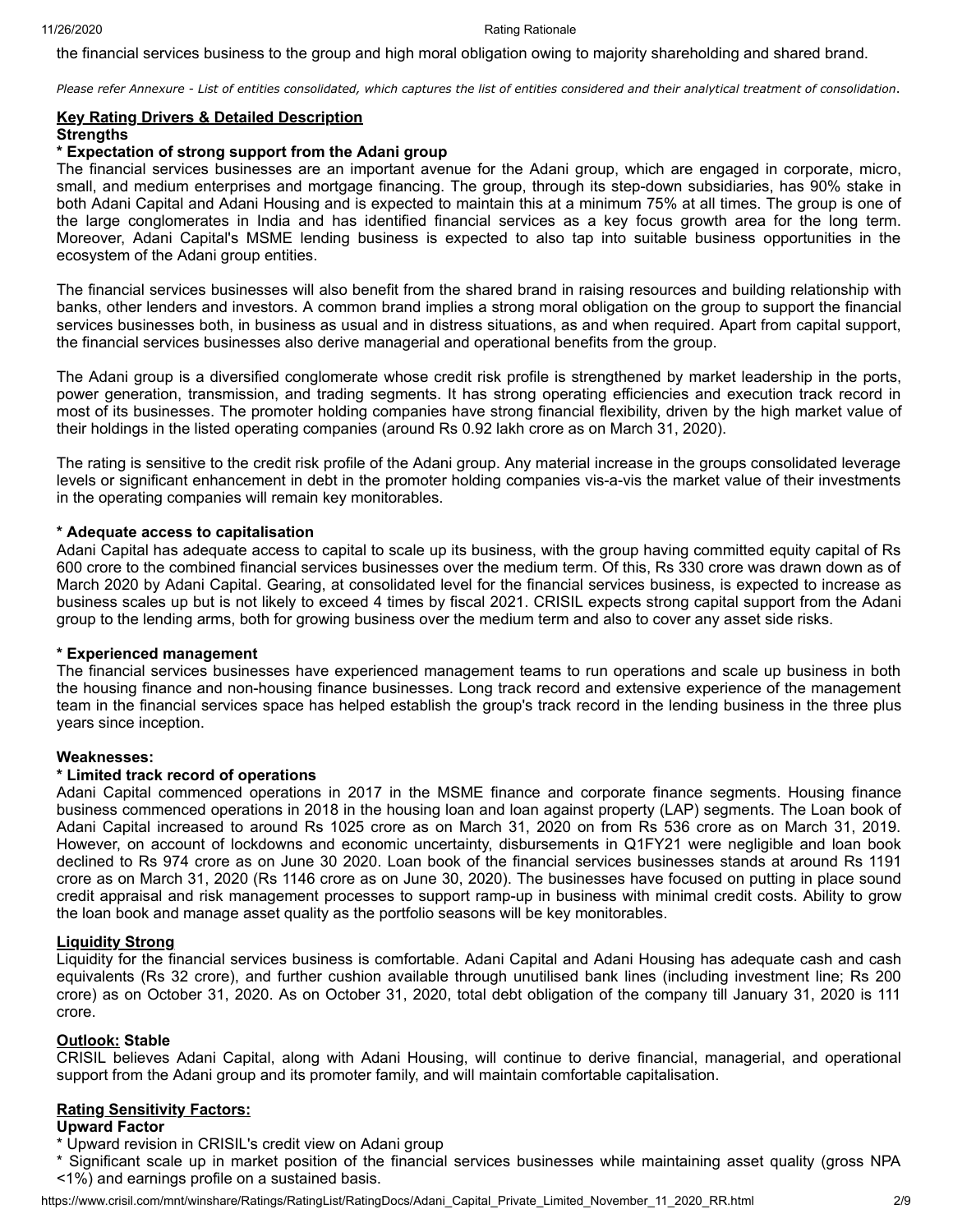### **Downward Factor**

\* Reduction in the expected support to the financial services businesses by Adani group, or a downward revision in CRISIL's credit view on Adani group

Deterioration in asset quality with gross NPA increasing to above 3%, over an extended period, thereby also impacting profitability.

#### **About the Company**

The Adani group is a diversified conglomerate with operations ranging from mines, ports, power generation and transmission, and real estate. The group has more than 11,000 employees in India and abroad.

Adani Capital received the non-banking financial company license in 2017 and has two main lines of business: MSME finance and corporate finance. The MSME finance will mainly include business loans, farm sector finance, commercial vehicle loans, and supply chain finance. In corporate finance, the company will opportunistically lend to mid-sized corporates. As of March 2020, Adani Capital has 59 operational branches in Gujarat, Maharashtra, Rajasthan and Karnataka. Loan book of Rs 1025 crore as on March 31, 2020, consists of 93% MSME finance and 7% corporate finance. Over the medium term, the company will be focusing on the MSME finance to grow the portfolio.

For the quarter ended June 30, 2020, Adani Capital and Adani Housing reported a PAT of Rs 3.6 crore on a total income of Rs 48 crore as against a loss of Rs 4.4 crore on a total income of Rs 26.5 crore in the corresponding quarter previous year.

### **Key Financial Indicators - Adani Capital & Adani Housing**

| As on/for the year ended | Unit            | Mar-20  | <b>Mar-19</b>     |
|--------------------------|-----------------|---------|-------------------|
| <b>Total assets</b>      | <b>Rs</b> crore | 1390    | 645               |
| <b>Total income</b>      | <b>Rs</b> crore | 146     | 72                |
| <b>Profit after tax</b>  | <b>Rs</b> crore | $-4.7$  | $-2.3$            |
| <b>Gross NPA</b>         | $\%$            | 0.45    | <b>Negligible</b> |
| <b>Return on assets</b>  | %               | $-0.46$ | $-0.5$            |
| Gearing                  | Times           | 2.2     | 0.6               |

#### **Key Financial Indicators - Adani Capital (Standalone)**

| As on/for the period ended | Unit            | Mar-20 | <b>Mar-19</b>     |
|----------------------------|-----------------|--------|-------------------|
| <b>Total assets</b>        | <b>Rs</b> crore | 1206   | 578               |
| <b>Total income</b>        | <b>Rs</b> crore | 129    | 69                |
| <b>Profit after tax</b>    | Rs crore        | 1.2    | 3.3               |
| <b>Gross NPA</b>           | $\frac{0}{0}$   | 0.45   | <b>Negligible</b> |
| <b>Return on assets</b>    | %               | 0.1    | 0.8               |
| Gearing                    | <b>Times</b>    | 2.6    | 0.7               |

**Any other information:** Not applicable

### **Note on complexity levels of the rated instrument:**

CRISIL complexity levels are assigned to various types of financial instruments and are included (where applicable) in the Annexure -- Details of Instrument in this Rating Rationale. For more details on the CRISIL complexity levels, please visit [www.crisil.com/complexity-levels](http://www.crisil.com/complexity-levels).

#### **Annexure - Details of Instrument(s)**

| <b>ISIN</b>  | Name of<br>instrument                | Date of<br><b>Allotment</b> | Coupon<br><b>Rate (%)</b> | <b>Maturity</b><br><b>Date</b> | <b>Issue</b><br><b>Size</b><br>(Rs.Cr) | <b>Complexity</b><br>level | <b>Rating Assigned</b><br>with Outlook |
|--------------|--------------------------------------|-----------------------------|---------------------------|--------------------------------|----------------------------------------|----------------------------|----------------------------------------|
| <b>NA</b>    | Non-Convertible<br>Debentures*       | NA                          | <b>NA</b>                 | <b>NA</b>                      | 100                                    | Simple                     | <b>CRISIL AA-/Stable</b>               |
| INE01EQ07012 | Short Term<br><b>NCDs</b>            | 31-Dec-19                   | <b>NA</b>                 | 31-Dec-20                      | 48                                     | Simple                     | CRISIL A1+                             |
| INE01EQ07020 | <b>Short Term</b><br><b>NCDs</b>     | 27-Feb-20                   | <b>NA</b>                 | 26-Feb-21                      | 50                                     | Simple                     | CRISIL A1+                             |
| <b>NA</b>    | Short Term<br>NCD <sub>s</sub> *     | ΝA                          | <b>NA</b>                 | 7 to 365<br>Days               | 2                                      | Simple                     | CRISIL A1+                             |
| <b>NA</b>    | Commercial<br>Paper                  | ΝA                          | NA                        | 7 to 365<br>Days               | 150                                    | Simple                     | CRISIL A1+                             |
| INE01EQ07038 | Non-Convertible<br><b>Debentures</b> | 29-Jun-20                   | NA.                       | 29-Jun-23                      | 50                                     | Simple                     | <b>CRISIL AA-/Stable</b>               |
| INE01EQ07046 | Non-Convertible<br><b>Debentures</b> | 22-Jul-<br>2020             | <b>NA</b>                 | 21-Jan-2022                    | 100                                    | Simple                     | <b>CRISIL AA-/Stable</b>               |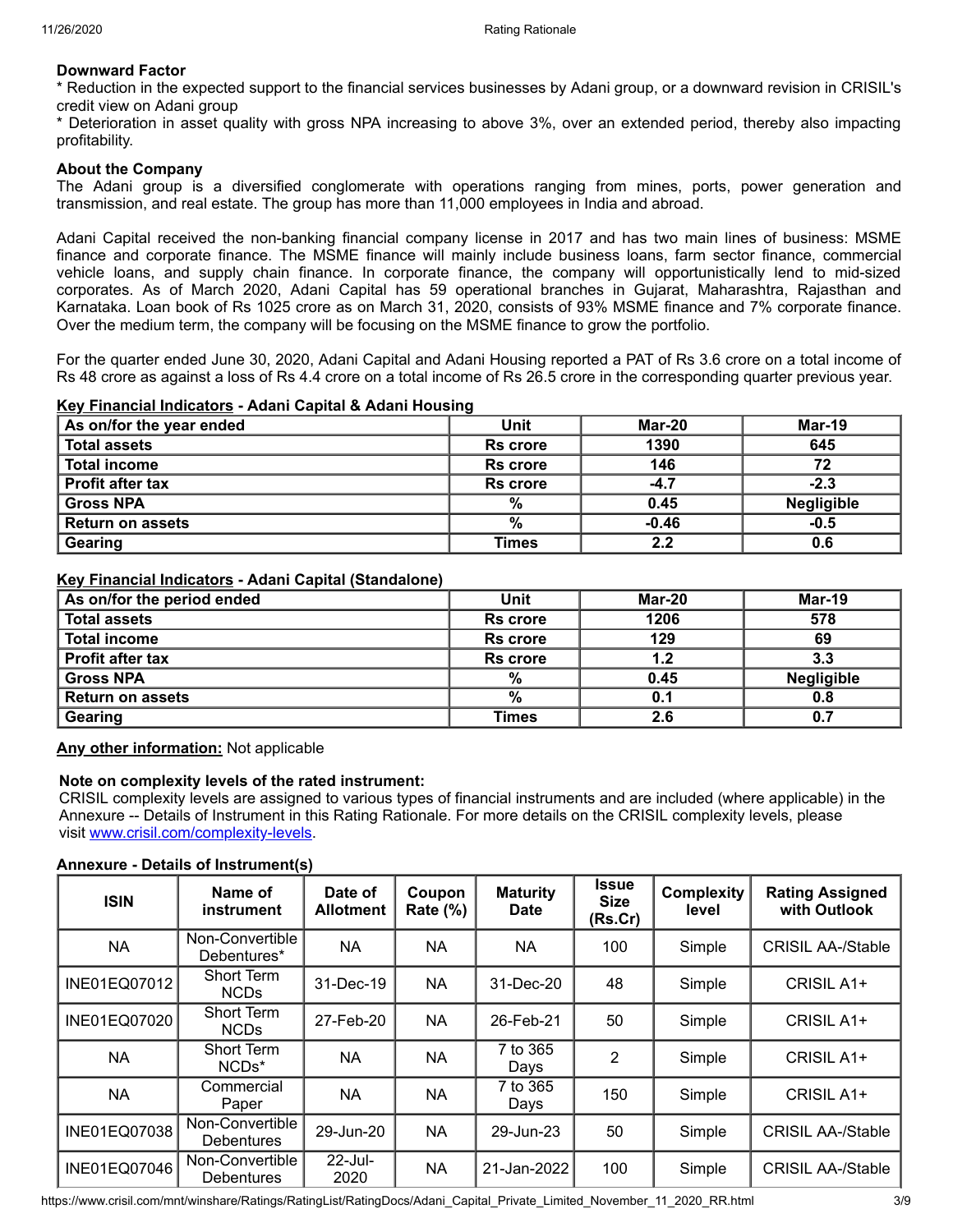| <b>NA</b> | <b>Term Loan</b>                             | <b>NA</b> | <b>NA</b> | $10-Sep-$<br>2022  | 70  | <b>NA</b> | <b>CRISIL AA-/Stable</b> |
|-----------|----------------------------------------------|-----------|-----------|--------------------|-----|-----------|--------------------------|
| <b>NA</b> | Term Loan                                    | <b>NA</b> | <b>NA</b> | 25-Dec-<br>2022    | 28  | <b>NA</b> | <b>CRISIL AA-/Stable</b> |
| <b>NA</b> | Term Loan                                    | <b>NA</b> | <b>NA</b> | 30-Jan-22          | 50  | <b>NA</b> | <b>CRISIL AA-/Stable</b> |
| <b>NA</b> | Term Loan                                    | <b>NA</b> | <b>NA</b> | 30-Sep-<br>2025    | 75  | <b>NA</b> | <b>CRISIL AA-/Stable</b> |
| <b>NA</b> | Term Loan                                    | <b>NA</b> | <b>NA</b> | $31$ -Dec-<br>2022 | 100 | <b>NA</b> | <b>CRISIL AA-/Stable</b> |
| <b>NA</b> | Term Loan                                    | <b>NA</b> | <b>NA</b> | $26$ -Dec-<br>2022 | 25  | <b>NA</b> | <b>CRISIL AA-/Stable</b> |
| <b>NA</b> | Term Loan                                    | <b>NA</b> | <b>NA</b> | 20-Jan-2023        | 25  | <b>NA</b> | <b>CRISIL AA-/Stable</b> |
| <b>NA</b> | Term Loan                                    | <b>NA</b> | <b>NA</b> | $13-Mar-$<br>2023  | 25  | <b>NA</b> | <b>CRISIL AA-/Stable</b> |
| <b>NA</b> | Term Loan                                    | <b>NA</b> | <b>NA</b> | 18-Mar-<br>2024    | 50  | <b>NA</b> | <b>CRISIL AA-/Stable</b> |
| <b>NA</b> | <b>Term Loan</b>                             | <b>NA</b> | <b>NA</b> | 25-Sep-<br>2023    | 100 | <b>NA</b> | <b>CRISIL AA-/Stable</b> |
| <b>NA</b> | Term Loan#                                   | <b>NA</b> | <b>NA</b> | <b>NA</b>          | 275 | <b>NA</b> | <b>CRISIL AA-/Stable</b> |
| <b>NA</b> | Working Capital<br>Demand Loan               | <b>NA</b> | <b>NA</b> | <b>NA</b>          | 50  | <b>NA</b> | CRISIL A1+               |
| <b>NA</b> | Short Term Loan                              | <b>NA</b> | <b>NA</b> | <b>NA</b>          | 15  | <b>NA</b> | CRISIL A1+               |
| <b>NA</b> | Proposed Short<br>Term Bank Loan<br>Facility | <b>NA</b> | <b>NA</b> | <b>NA</b>          | 135 | <b>NA</b> | CRISIL A1+               |
| <b>NA</b> | Proposed Long<br>Term Bank Loan<br>Facility  | <b>NA</b> | <b>NA</b> | <b>NA</b>          | 77  | <b>NA</b> | <b>CRISIL AA-/Stable</b> |

*\*Yet to be issued*

*#Yet to be utilized*

# **Annexure - List of Entities Consolidated**

| <b>Entity consolidated</b>                 | <b>Extent of consolidation</b> | <b>Rationale for Consolidation</b>                                                     |  |
|--------------------------------------------|--------------------------------|----------------------------------------------------------------------------------------|--|
| Adani Capital Pvt Ltd                      | Full                           | <sup>1</sup> Operational, financial and managerial linkages<br>along with shared brand |  |
| Adani Housing Finance Pvt Ltd <sup>1</sup> | Full                           | <sup>1</sup> Operational, financial and managerial linkages<br>along with shared brand |  |

## **Annexure - Rating History for last 3 Years**

|                                                             |             | Current                      |                             |             | 2020 (History)              | 2019        |                        | 2018           |                        | 2017 |                          | Start of<br>2017 |  |
|-------------------------------------------------------------|-------------|------------------------------|-----------------------------|-------------|-----------------------------|-------------|------------------------|----------------|------------------------|------|--------------------------|------------------|--|
| Instrument                                                  | <b>Type</b> | Outstanding<br><b>Amount</b> | Rating                      | <b>Date</b> | Rating                      | <b>Date</b> | Rating                 | <b>Date</b>    | Rating                 | Date | Rating                   | Rating           |  |
| Commercial<br>Paper                                         | <b>ST</b>   | 150.00                       | <b>CRISIL</b><br>$A1+$      | 23-10-20    | <b>CRISIL</b><br>$A1+$      | 26-12-19    | <b>CRISIL</b><br>$A1+$ | $31 - 12 - 18$ | <b>CRISIL</b><br>$A1+$ |      | $\overline{\phantom{a}}$ | --               |  |
|                                                             |             |                              |                             | 16-07-20    | <b>CRISIL</b><br>$A1+$      | 28-11-19    | <b>CRISIL</b><br>$A1+$ | 14-09-18       | <b>CRISIL</b><br>$A1+$ |      |                          |                  |  |
|                                                             |             |                              |                             | 01-06-20    | <b>CRISIL</b><br>$A1+$      | 25-04-19    | <b>CRISIL</b><br>$A1+$ | 08-08-18       | <b>CRISIL</b><br>$A1+$ |      |                          |                  |  |
|                                                             |             |                              |                             | 17-04-20    | <b>CRISIL</b><br>$A1+$      | 29-03-19    | <b>CRISIL</b><br>$A1+$ | 26-06-18       | <b>CRISIL</b><br>$A1+$ |      |                          |                  |  |
|                                                             |             |                              |                             |             |                             |             |                        | 07-06-18       | <b>CRISIL</b><br>$A1+$ |      |                          |                  |  |
| Non<br>Convertible<br><b>Debentures</b>                     | LT          | 150.00<br>11-11-20           | <b>CRISIL</b><br>AA-/Stable | 23-10-20    | <b>CRISIL</b><br>AA-/Stable |             |                        |                | --                     |      | --                       |                  |  |
|                                                             |             |                              |                             | 16-07-20    | <b>CRISIL</b><br>AA-/Stable |             |                        |                |                        |      |                          |                  |  |
|                                                             |             |                              |                             | 01-06-20    | <b>CRISIL</b><br>AA-/Stable |             |                        |                |                        |      |                          |                  |  |
| <b>Short Term</b><br>Non<br>Convertible<br><b>Debenture</b> | <b>ST</b>   | 100.00<br>$11 - 11 - 20$     | <b>CRISIL</b><br>$A1+$      | 23-10-20    | <b>CRISIL</b><br>$A1+$      | 26-12-19    | <b>CRISIL</b><br>$A1+$ |                | --                     |      | $\overline{\phantom{m}}$ |                  |  |
|                                                             |             |                              |                             | 16-07-20    | <b>CRISIL</b>               |             |                        |                |                        |      |                          |                  |  |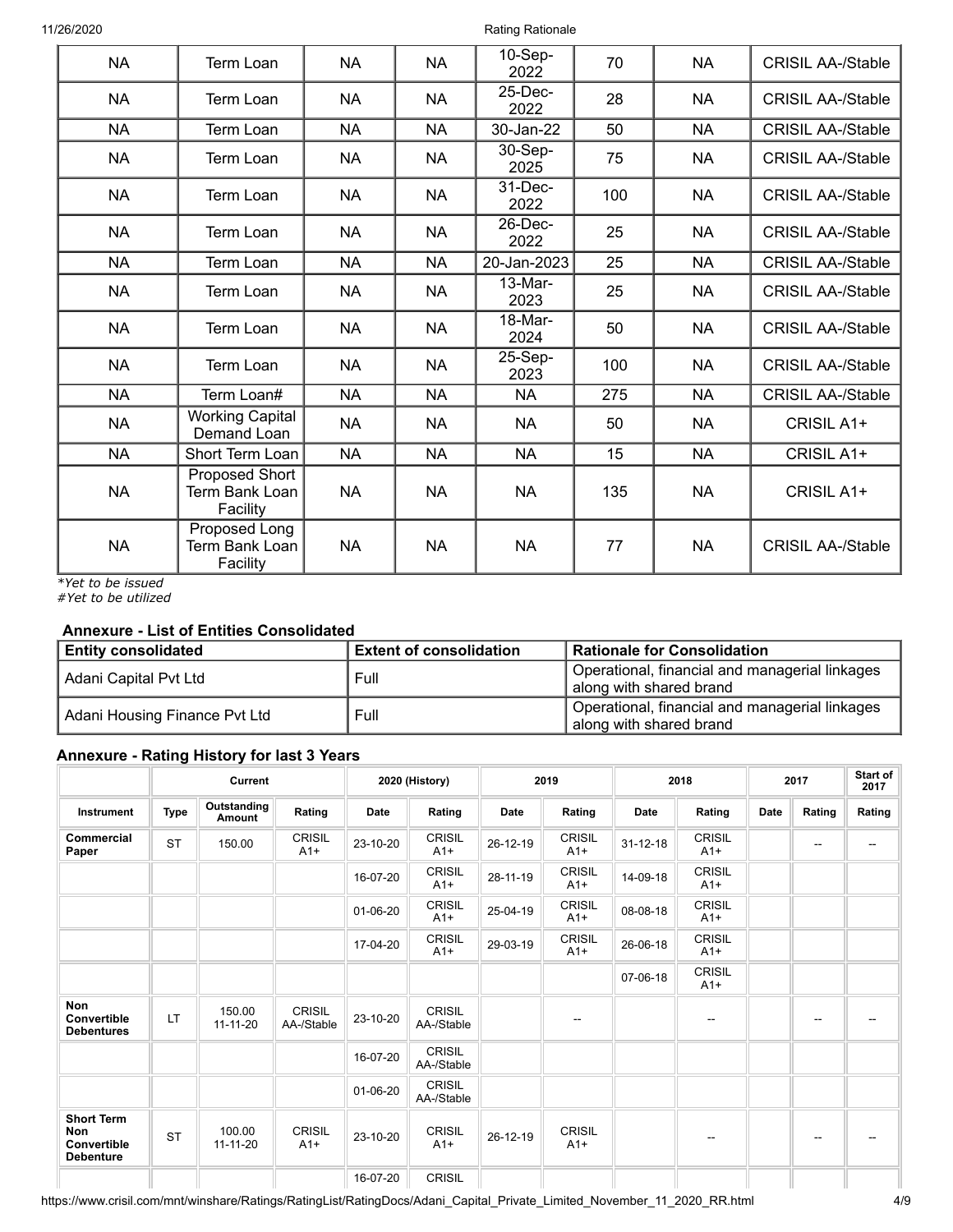|                                                |       |         |                                                        |          | $A1+$                                                  |          |                                                        |                |                                                        |    |  |
|------------------------------------------------|-------|---------|--------------------------------------------------------|----------|--------------------------------------------------------|----------|--------------------------------------------------------|----------------|--------------------------------------------------------|----|--|
|                                                |       |         |                                                        | 01-06-20 | <b>CRISIL</b><br>$A1+$                                 |          |                                                        |                |                                                        |    |  |
|                                                |       |         |                                                        | 17-04-20 | <b>CRISIL</b><br>$A1+$                                 |          |                                                        |                |                                                        |    |  |
| <b>Fund-based</b><br>Bank<br><b>Facilities</b> | LT/ST | 1100.00 | <b>CRISIL</b><br>AA-/Stable/<br><b>CRISIL</b><br>$A1+$ | 23-10-20 | <b>CRISIL</b><br>AA-/Stable/<br><b>CRISIL</b><br>$A1+$ | 26-12-19 | <b>CRISIL</b><br>AA-/Stable/<br><b>CRISIL</b><br>$A1+$ | $31 - 12 - 18$ | <b>CRISIL</b><br>AA-/Stable/<br><b>CRISIL</b><br>$A1+$ | -- |  |
|                                                |       |         |                                                        | 16-07-20 | <b>CRISIL</b><br>AA-/Stable/<br><b>CRISIL</b><br>$A1+$ | 28-11-19 | <b>CRISIL</b><br>AA-/Stable/<br><b>CRISIL</b><br>$A1+$ | 14-09-18       | <b>CRISIL</b><br>AA-/Stable/<br><b>CRISIL</b><br>$A1+$ |    |  |
|                                                |       |         |                                                        | 01-06-20 | <b>CRISIL</b><br>AA-/Stable/<br><b>CRISIL</b><br>$A1+$ | 25-04-19 | <b>CRISIL</b><br>AA-/Stable/<br><b>CRISIL</b><br>$A1+$ | 08-08-18       | <b>CRISIL</b><br>$A1+$                                 |    |  |
| $\overline{a}$                                 |       |         |                                                        | 17-04-20 | <b>CRISIL</b><br>AA-/Stable/<br><b>CRISIL</b><br>$A1+$ | 29-03-19 | <b>CRISIL</b><br>AA-/Stable/<br><b>CRISIL</b><br>$A1+$ | 26-06-18       | <b>CRISIL</b><br>$A1+$                                 |    |  |

*All amounts are in Rs.Cr.*

## **Annexure - Details of various bank facilities**

|                                                         | <b>Current facilities</b> |                                    | <b>Previous facilities</b>                              |                      |                                    |  |
|---------------------------------------------------------|---------------------------|------------------------------------|---------------------------------------------------------|----------------------|------------------------------------|--|
| <b>Facility</b>                                         | Amount<br>(Rs.Crore)      | Rating                             | <b>Facility</b>                                         | Amount<br>(Rs.Crore) | Rating                             |  |
| <b>Proposed Long Term</b><br><b>Bank Loan Facility</b>  | 77                        | <b>CRISIL</b><br><b>AA-/Stable</b> | <b>Proposed Long Term</b><br><b>Bank Loan Facility</b>  | 77                   | <b>CRISIL</b><br><b>AA-/Stable</b> |  |
| <b>Proposed Short Term</b><br><b>Bank Loan Facility</b> | 135                       | <b>CRISIL A1+</b>                  | <b>Proposed Short Term</b><br><b>Bank Loan Facility</b> | 135                  | <b>CRISIL A1+</b>                  |  |
| <b>Short Term Loan</b>                                  | 15                        | <b>CRISIL A1+</b>                  | <b>Short Term Loan</b>                                  | 15                   | <b>CRISIL A1+</b>                  |  |
| <b>Term Loan</b>                                        | 823                       | <b>CRISIL</b><br><b>AA-/Stable</b> | <b>Term Loan</b>                                        | 823                  | <b>CRISIL</b><br>AA-/Stable        |  |
| <b>Working Capital</b><br><b>Demand Loan</b>            | 50                        | <b>CRISIL A1+</b>                  | <b>Working Capital</b><br><b>Demand Loan</b>            | 50                   | <b>CRISIL A1+</b>                  |  |
| <b>Total</b>                                            | 1100                      | $-$                                | Total                                                   | 1100                 |                                    |  |

| Links to related criteria                                                               |
|-----------------------------------------------------------------------------------------|
| <b>Rating Criteria for Finance Companies</b>                                            |
| <b>CRISILs Criteria for Consolidation</b>                                               |
| <b>CRISILs Criteria for rating short term debt</b>                                      |
| <b>Criteria for Notching up Stand Alone Ratings of Companies based on Group Support</b> |

# **For further information contact:**

| <b>Media Relations</b>                                                                                                                                                                                                                                                        | <b>Analytical Contacts</b>                                                                                                                                                                                                                                                                                                                                   | <b>Customer Service Helpdesk</b>                                                                                                                                                                          |
|-------------------------------------------------------------------------------------------------------------------------------------------------------------------------------------------------------------------------------------------------------------------------------|--------------------------------------------------------------------------------------------------------------------------------------------------------------------------------------------------------------------------------------------------------------------------------------------------------------------------------------------------------------|-----------------------------------------------------------------------------------------------------------------------------------------------------------------------------------------------------------|
| Saman Khan<br>Media Relations<br><b>CRISIL Limited</b><br>D: +91 22 3342 3895<br>B: +91 22 3342 3000<br>saman.khan@crisil.com<br>Naireen Ahmed<br><b>Media Relations</b><br><b>CRISIL Limited</b><br>D: $+91$ 22 3342 1818<br>B: +91 22 3342 3000<br>naireen.ahmed@crisil.com | Krishnan Sitaraman<br>Senior Director - CRISIL Ratings<br><b>CRISIL Limited</b><br>D:+91 22 3342 8070<br>krishnan.sitaraman@crisil.com<br>Subhasri Narayanan<br>Director - CRISIL Ratings<br><b>CRISIL Limited</b><br>D: +91 22 3342 3403<br>subhasri.narayanan@crisil.com<br><b>Mitul Patel</b><br>Rating Analyst - CRISIL Ratings<br><b>CRISIL Limited</b> | Timings: 10.00 am to 7.00 pm<br>Toll free Number: 1800 267 1301<br>For a copy of Rationales / Rating Reports:<br>CRISILratingdesk@crisil.com<br>For Analytical queries:<br>ratingsinvestordesk@crisil.com |
|                                                                                                                                                                                                                                                                               |                                                                                                                                                                                                                                                                                                                                                              |                                                                                                                                                                                                           |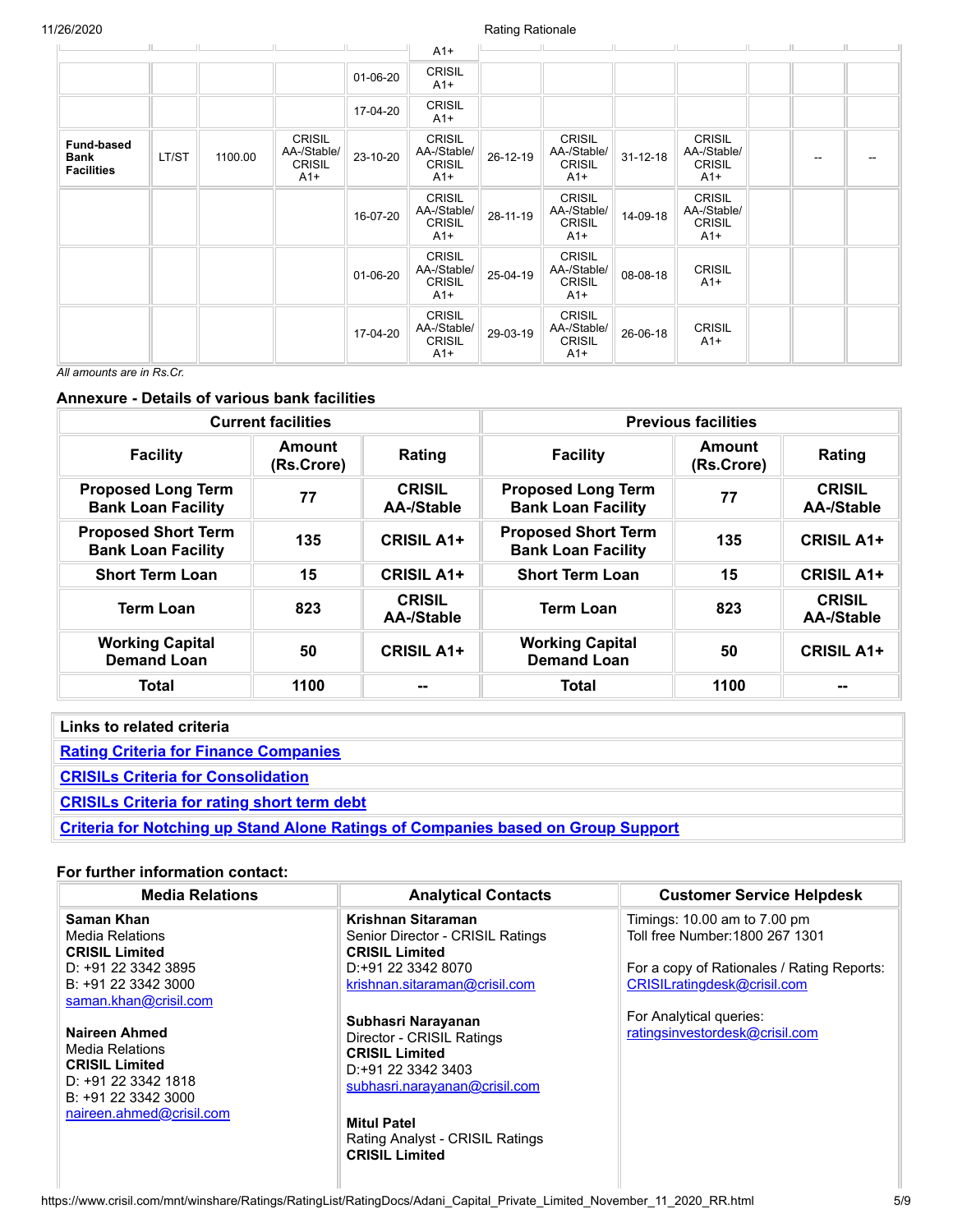D:+91 22 3342 3271 [Mitul.Patel@crisil.com](mailto:Mitul.Patel@crisil.com)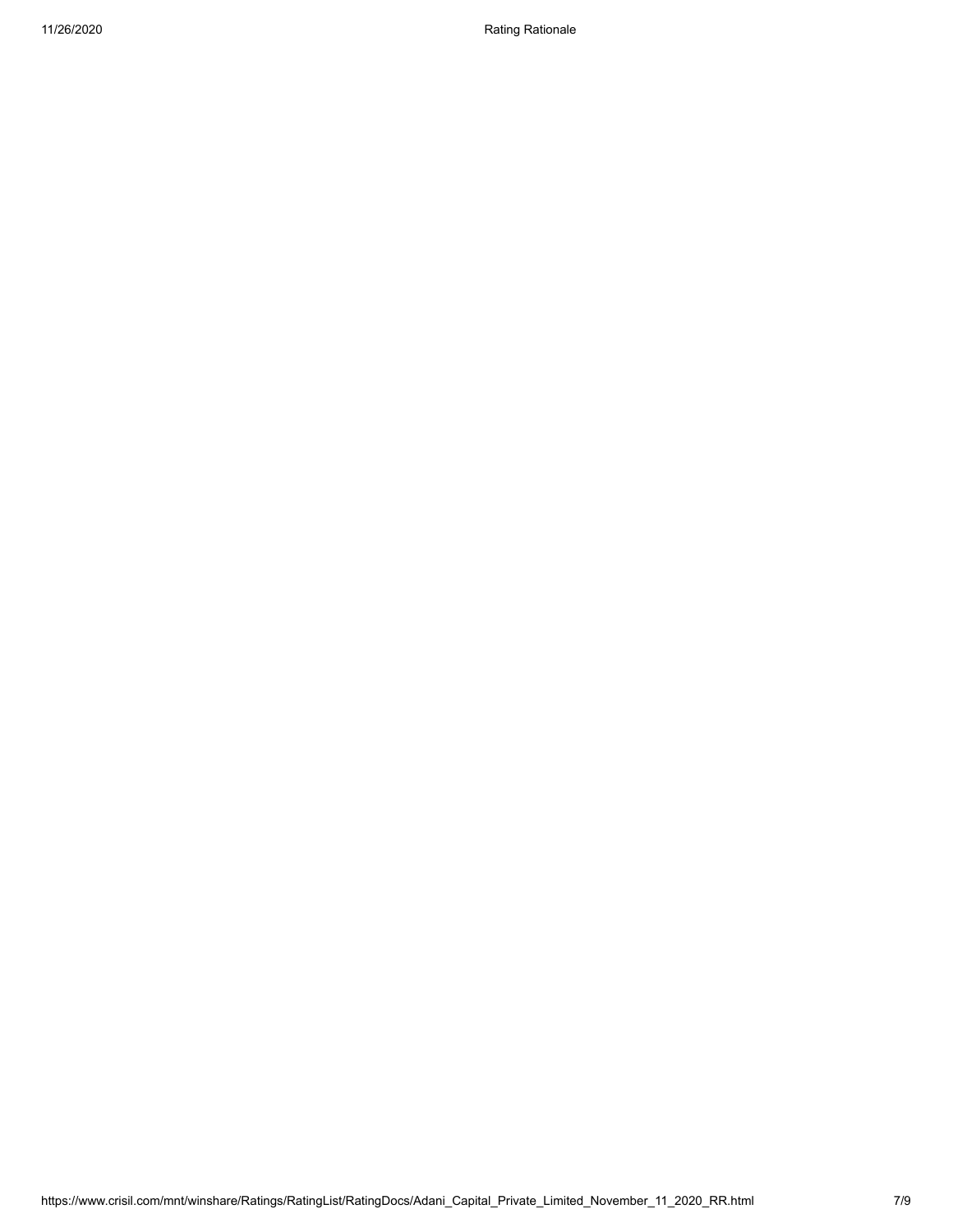Note for Media:

This rating rationale is transmitted to you for the sole purpose of dissemination through your newspaper / magazine / agency. The rating rationale may be used by you in full or in part without changing the meaning or context thereof but with due credit to CRISIL. However, CRISIL alone has the sole right of distribution (whether directly or indirectly) of its rationales for consideration or otherwise through any media including websites, portals etc.

#### **About CRISIL Limited**

CRISIL is a leading agile and innovative, global analytics company driven by its mission of making markets function better. We are India's foremost provider of ratings, data, research, analytics and solutions. A strong track record of growth, culture of innovation and global footprint sets us apart. We have delivered independent opinions, actionable insights, and efficient solutions to over 1,00,000 customers.

We are majority owned by S&P Global Inc., a leading provider of transparent and independent ratings, benchmarks, analytics and data to the capital and commodity markets worldwide.

For more information, visit [www.crisil.com](http://www.crisil.com/)

Connect with us: [TWITTER](https://twitter.com/CRISILLimited) | [LINKEDIN](http://www.linkedin.com/company/crisil) | [YOUTUBE](https://www.youtube.com/user/CRISILLimited) | [FACEBOOK](https://www.facebook.com/CRISILLimited)

#### **About CRISIL Ratings**

CRISIL Ratings is part of CRISIL Limited ("CRISIL"). We pioneered the concept of credit rating in India in 1987. CRISIL is registered in India as a credit rating agency with the Securities and Exchange Board of India ("SEBI"). With a tradition of independence, analytical rigour and innovation, CRISIL sets the standards in the credit rating business. We rate the entire range of debt instruments, such as, bank loans, certificates of deposit, commercial paper, non-convertible / convertible / partially convertible bonds and debentures, perpetual bonds, bank hybrid capital instruments, asset-backed and mortgage-backed securities, partial guarantees and other structured debt instruments. We have rated over 24,500 large and mid-scale corporates and financial institutions. CRISIL has also instituted several innovations in India in the rating business, including rating municipal bonds, partially guaranteed instruments and microfinance institutions. We also pioneered a globally unique rating service for Micro, Small and Medium Enterprises (MSMEs) and significantly extended the accessibility to rating services to a wider market. Over 1,10,000 MSMEs have been rated by us.

#### **CRISIL PRIVACY**

CRISIL respects your privacy. We may use your contact information, such as your name, address, and email id to fulfil your request and service your account and to provide you with additional information from CRISIL.For further information on CRISIL's privacy policy please visit www.crisil.com

#### **DISCLAIMER**

This disclaimer forms part of and applies to each credit rating report and/or credit rating rationale that we provide (each a "Report"). For the avoidance of doubt, the<br>term "Report" includes the information, ratings and o not constitute an offer of services. Without limiting the generality of the foregoing, nothing in the Report is to be construed as CRISIL providing or intending to provide any services in jurisdictions where CRISIL does not have the necessary licenses and/or registration to carry out its business activities referred to above. Access or use of this Report does not create a client relationship between CRISIL and the user.

We are not aware that any user intends to rely on the Report or of the manner in which a user intends to use the Report. In preparing our Report we have not taken into consideration the objectives or particular needs of any particular user. It is made abundantly clear that the Report is not intended to and does not constitute an investment advice. The Report is not an offer to sell or an offer to purchase or subscribe for any investment in any securities, instruments, facilities or solicitation of any kind or otherwise enter into any deal or transaction with the entity to which the Report pertains. The Report should not be the sole or primary basis for any investment decision within the meaning of any law or regulation (including the laws and regulations applicable in the US).

Ratings from CRISIL Rating are statements of opinion as of the date they are expressed and not statements of fact or recommendations to purchase, hold, or sell any securities / instruments or to make any investment decisions. Any opinions expressed here are in good faith, are subject to change without notice, and are only current as of the stated date of their issue. CRISIL assumes no obligation to update its opinions following publication in any form or format although CRISIL may disseminate its opinions and analysis. CRISIL rating contained in the Report is not a substitute for the skill, judgment and experience of the user, its management,<br>employees, advisors and/or clients when making investment their own professional advice before acting on the Report in any way.CRISIL or its associates may have other commercial transactions with the company/entity.

Neither CRISIL nor its affiliates, third party providers, as well as their directors, officers, shareholders, employees or agents (collectively, "CRISIL Parties") guarantee<br>the accuracy, completeness or adequacy of the Rep OR USE. In no event shall any CRISIL Party be liable to any party for any direct, indirect, incidental, exemplary, compensatory, punitive, special or consequential damages, costs, expenses, legal fees, or losses (including, without limitation, lost income or lost profits and opportunity costs) in connection with any use of any part of the Report even if advised of the possibility of such damages.

CRISIL Ratings may receive compensation for its ratings and certain credit-related analyses, normally from issuers or underwriters of the instruments, facilities, securities or from obligors. CRISIL's public ratings and analysis as are required to be disclosed under the regulations of the Securities and Exchange Board of India (and other applicable regulations, if any) are made available on its web sites, www.crisil.com (free of charge). Reports with more detail and additional information may be available for subscription at a fee – more details about CRISIL ratings are available here: [www.crisilratings.com](http://www.crisilratings.com/).

CRISIL and its affiliates do not act as a fiduciary. While CRISIL has obtained information from sources it believes to be reliable, CRISIL does not perform an audit and undertakes no duty of due diligence or independent verification of any information it receives and / or relies in its Reports. CRISIL keeps certain activities of its<br>business units separate from each other in order to pres may have information that is not available to other CRISIL business units. CRISIL has established policies and procedures to maintain the confidentiality of certain non-public information received in connection with each analytical process. CRISIL has in place a ratings code of conduct and policies for analytical firewalls and for managing conflict of interest. For details please refer to: https://www.crisil.com/en/home/our-businesses/ratings/regulatory

CRISIL's rating criteria are generally available without charge to the public on the CRISIL public web site, www.crisil.com. For latest rating information on any instrument of any company rated by CRISIL you may contact CRISIL RATING DESK at CRISILratingdesk@crisil.com, or at (0091) 1800 267 1301.

This Report should not be reproduced or redistributed to any other person or in any form without a prior written consent of CRISIL.

https://www.crisil.com/mnt/winshare/Ratings/RatingList/RatingDocs/Adani\_Capital\_Private\_Limited\_November\_11\_2020\_RR.html 8/9